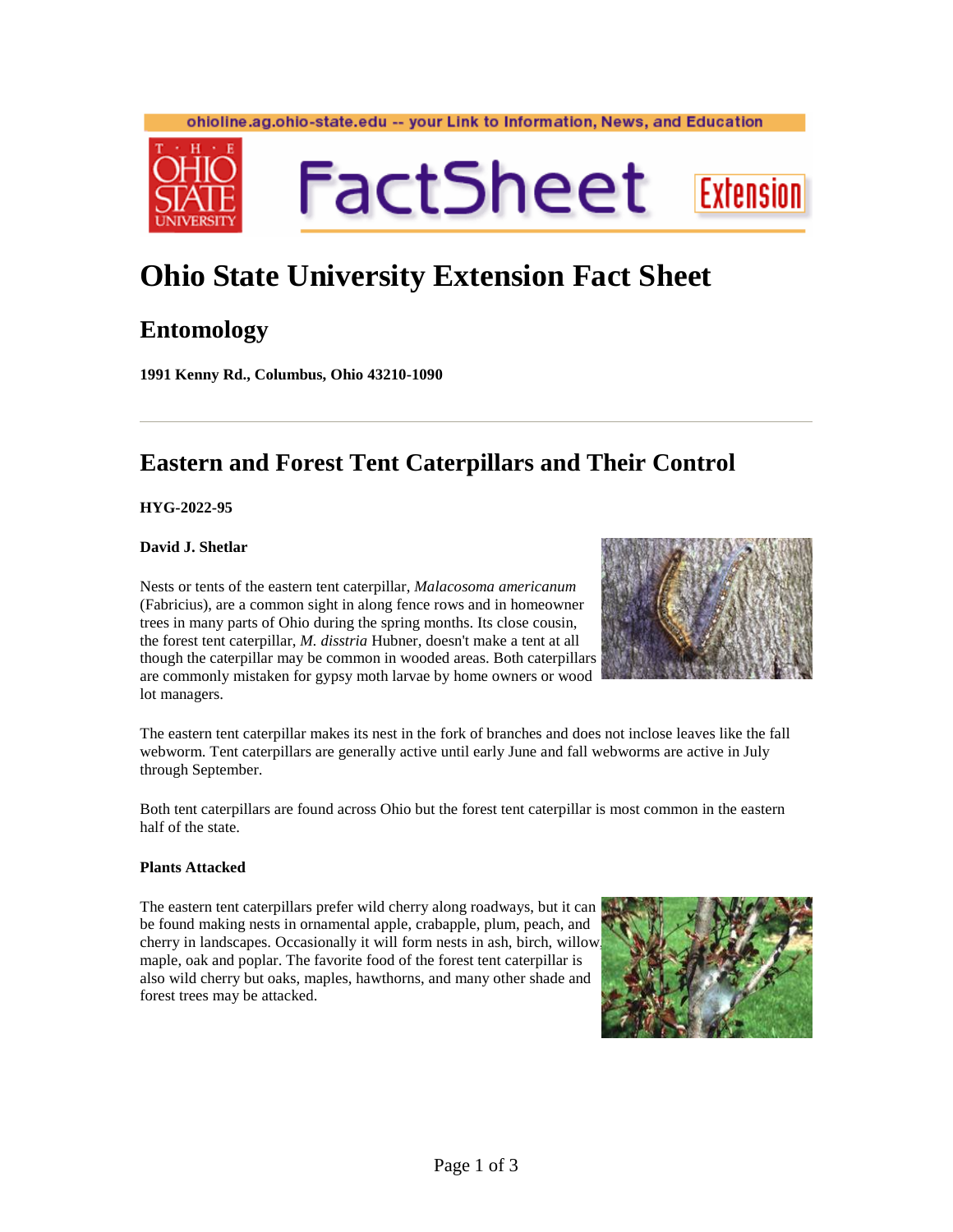#### **Damage**

One or two colonies can completely defoliate small trees. Periodic, major outbreaks result in numerous colonies in larger trees which can also do considerable defoliation. Since this defoliation occurs early in the season, the plants must set out new leaves at considerable energy expense.

Besides making a tree look unsightly with the webs it constructs in the crotches of limbs and branches, the caterpillars arouse much concern among area residents when they migrate in mass in search of new food or a place to complete their development. During periods of migration, caterpillars may be seen by the thousands traveling over roads, streets, driveways, and sidewalks.

#### **Description and Life Cycle**

The eastern tent caterpillar is easily identified when it builds its white silk nest in the crotch of small trees or where several limbs meet on larger trees. Eastern and forest tent caterpillars have thick, tan hair and are black in color with irregular blue and white mottling. Some of the white markings define stripes. The

eastern tent caterpillar has a diagnostic solid white stripe down the back while the forest tent caterpillar has a series of keyhole-shaped spots.

Tent caterpillars overwinter in the egg stage. Egg masses are attached to small twigs and appear as a shiny, dark gray foam rapped around the twig. These masses are about one inch long and contain 150 to 350 eggs. The eggs hatch in early spring just as the leaf buds begin to show green. The tiny black caterpillars sun themselves on the egg mass but soon move to a nearby fork in the branches. Here they begin to spin silk and form a tent.



The larvae migrate to the new leaves to feed, usually in the morning or early afternoon. After feeding the larvae return to the nest. The larvae lay down silk trails wherever they go and these trails serve as roadways for other larvae. Feeding continues for four to six weeks until the larvae are about two inches long. Mature larvae usually leave the nest and tree to search for a suitable place to spin a cocoon. The larvae spin compact, spindle-shaped cocoons of white to yellow silk. The adults emerge in two to four weeks. The adults are about one inch long, are reddish brown in color and have two creamy-white stripes running obliquely across the front wings. Forest tent caterpillars do not make a nest and the adults moths have dark brown stripes instead of white. Mating occurs soon after emergence and the females attach their new egg masses to tree branches. These masses stay on the tree until the following spring. There is only one generation per year.

#### **Control Hints**

People often get overly concerned when they see large numbers of nests in roadside wild cherry. Fortunately these pests rarely reach large populations in ornamental trees.

**Strategy 1: Mechanical Control - Destroy Egg Masses and Nests** - The egg masses are easy to spot after the leaves have dropped in the fall. Simply clip off and crush or dispose. If egg masses were undetected, there is ample time to hand remove any nests in the spring. It is suggested that a glove be used as the caterpillar hairs are irritating to some people. Simply scrape the nest off onto the ground and crush the caterpillars or drop them into a pan of soapy water. Early morning or late afternoon is best because most of the caterpillars will be in the tent.

**Strategy 2: Biological Control - Use Bacillus thuringiensis (Bt)** - Most commercial Bt products for caterpillar control will work on the tent caterpillars. Make applications to the plant foliage while the larvae are small. Numerous predators and parasites also attack this pest but in some years these agents do not arrive in sufficient numbers to adequately control tent caterpillars.